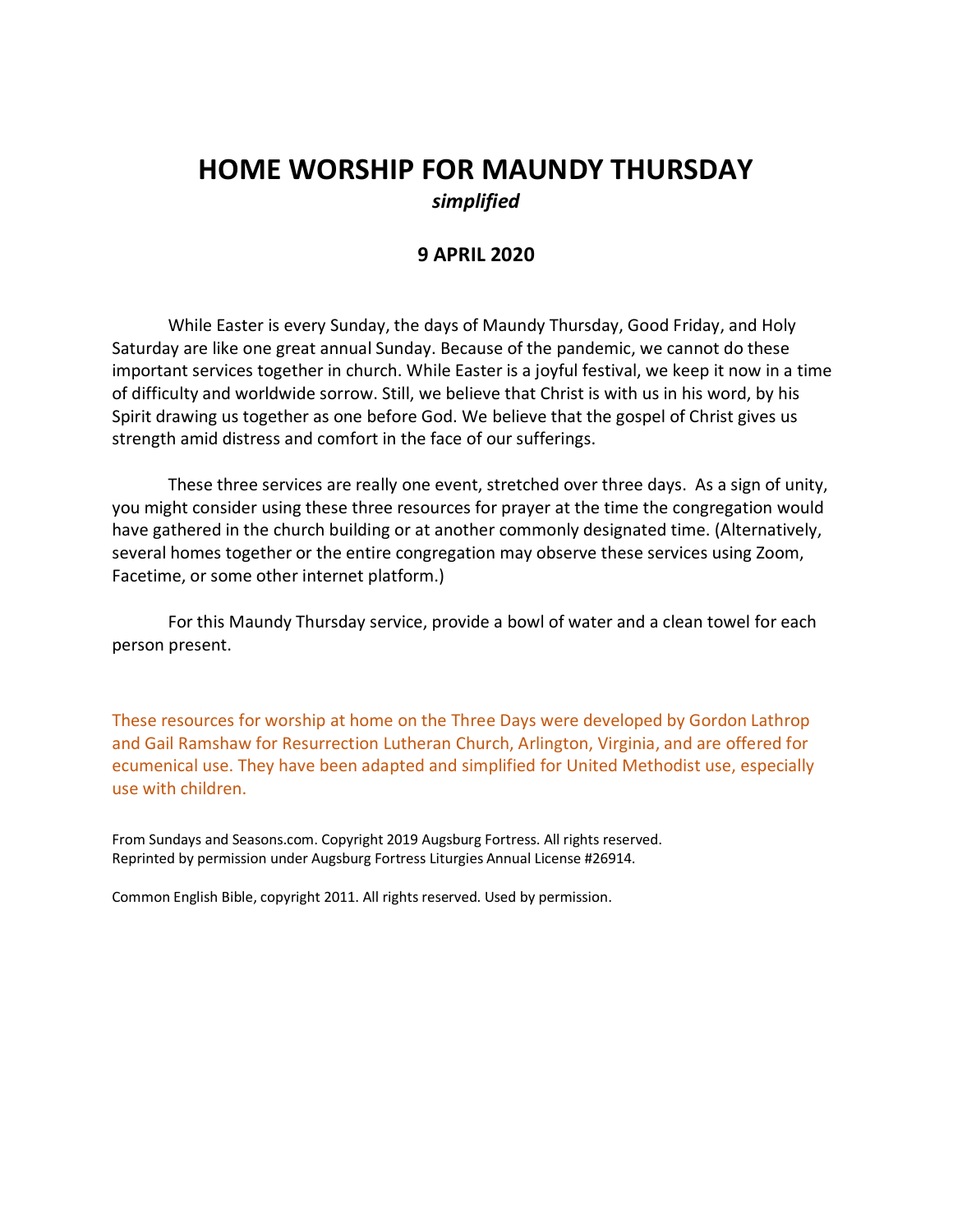# **MAUNDY THURSDAY**

*Set out bowls of water and clean towels. Sit with them before you and begin with these texts.* 

### *Pray the prayer for this night:*

Holy God, you are the source of all love. Write Jesus' commandment to love others on our hearts. Give us the will to love and serve others in Jesus' name. **Amen.**

*Then read the following*:

# **PSALM 116:12-19 GOSPEL: John 13:1-17, 31b-35**

#### *After the reading(s):*

Word of God, Word of Life. **Thanks be to God**.

*Here you may share your thoughts with others, perhaps reflecting on Jesus' words: "By this all* will know that you are my disciples, if you have love for one another." Or, if a Maundy Thursday *sermon has been prerecorded, listen to it or view it here.*

*After reflection, each person may wash their own hands, using the water in the bowl in front of them, recalling Jesus washing his disciples' feet. Or, if there are several worshipping together* and it is safe to do so, each person may pour water on another's hands, thinking of the love of Jesus poured out on each of us in this difficult time. Please note, that this action may be entirely *omitted, especially if someone in your house has tested positive for the coronavirus.*

*Then you may pray these intercessions for our church and world:*

#### Let us pray.

Blessed are you, holy God, for the church. Gather all the baptized around your presence in the Word. Strengthen the body of your people even when we cannot assemble for worship. Grant our pastor and church leaders faithfulness and creativity for their ministry in this time. Accompany those preparing for baptism.

#### *A brief silence.*

Hear us, holy God.